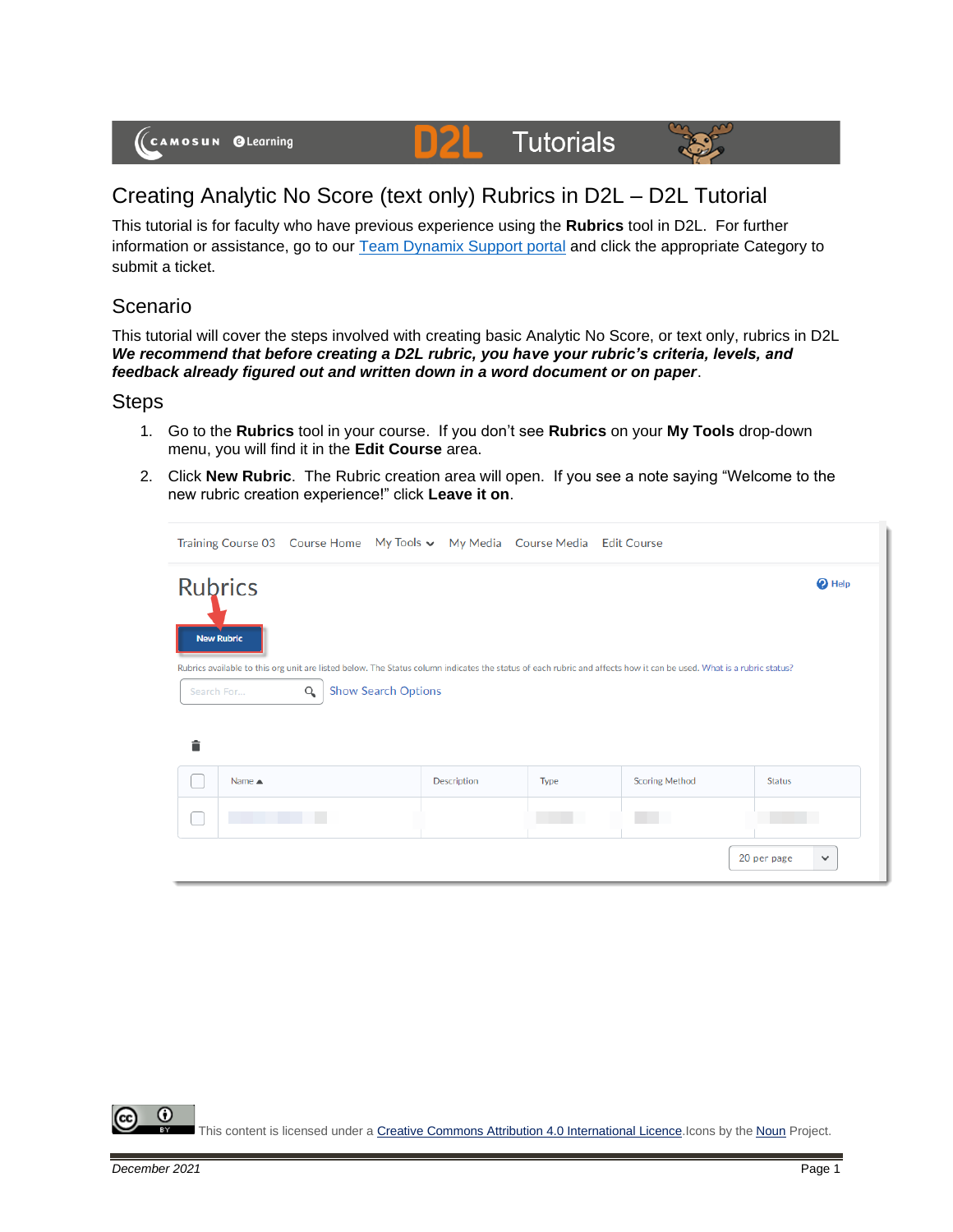3. Give your rubric a **Name**. Note that a rubric can be used for multiple assessments, so you don't have to name it after a specific assessment (for example, "Assignment 1 Rubric") unless that works for you. Select the **Type** of rubric you wish to create, and the **Scoring** you wish the rubric to have. For this tutorial, we are selecting **Analytic** and **Points.** Note that you can change these settings at any point – the rubric will adjust to the new Type or Scoring. This is handy if you would like to see different options before committing to one particular type of rubric

| Analyzing a Primary Source (no score)<br>Type: Analytic<br>Scoring: No Score V<br>Reverse Level Order<br>Adequate<br>Minimal<br>Attempted<br>No Score<br>î<br>â<br>â<br>Points<br>Analysis of I<br>th analysis<br>Offers accurate analysis of<br>Demonstrates only a<br>Custom Points<br>tion of the<br>the document.<br>minimal understanding of<br>from the document but<br>document; distinguishes<br>the document.<br>or interpretation of the<br>between fact and opinion;<br>explores reliability of<br>document.<br>author; compares and<br>contrasts author's point of<br>view with views of others.<br><b>Initial Feedback</b><br>Knowledge of<br>Shows evidence of<br>Uses previous general<br>Limited use of historical<br>Barely indicates any<br>previous historical<br><b>Historical Context</b><br>thorough knowledge of<br>historical knowledge to<br>knowledge without<br>examine issues included in<br>period in which source was<br>knowledge.<br>complete accuracy.<br>written; relates primary<br>document. | Name* |                               |  |                                                            |   |
|----------------------------------------------------------------------------------------------------------------------------------------------------------------------------------------------------------------------------------------------------------------------------------------------------------------------------------------------------------------------------------------------------------------------------------------------------------------------------------------------------------------------------------------------------------------------------------------------------------------------------------------------------------------------------------------------------------------------------------------------------------------------------------------------------------------------------------------------------------------------------------------------------------------------------------------------------------------------------------------------------------------------------------|-------|-------------------------------|--|------------------------------------------------------------|---|
|                                                                                                                                                                                                                                                                                                                                                                                                                                                                                                                                                                                                                                                                                                                                                                                                                                                                                                                                                                                                                                  |       |                               |  |                                                            |   |
|                                                                                                                                                                                                                                                                                                                                                                                                                                                                                                                                                                                                                                                                                                                                                                                                                                                                                                                                                                                                                                  |       |                               |  |                                                            |   |
|                                                                                                                                                                                                                                                                                                                                                                                                                                                                                                                                                                                                                                                                                                                                                                                                                                                                                                                                                                                                                                  |       |                               |  |                                                            | ⊕ |
|                                                                                                                                                                                                                                                                                                                                                                                                                                                                                                                                                                                                                                                                                                                                                                                                                                                                                                                                                                                                                                  |       |                               |  | Reiterates one or two facts<br>does not offer any analysis |   |
| context in which it was<br>written.                                                                                                                                                                                                                                                                                                                                                                                                                                                                                                                                                                                                                                                                                                                                                                                                                                                                                                                                                                                              |       | source to specific historical |  |                                                            |   |

 $\odot$ This content is licensed under [a Creative Commons Attribution 4.0 International Licence.I](https://creativecommons.org/licenses/by/4.0/)cons by the [Noun](https://creativecommons.org/website-icons/) Project.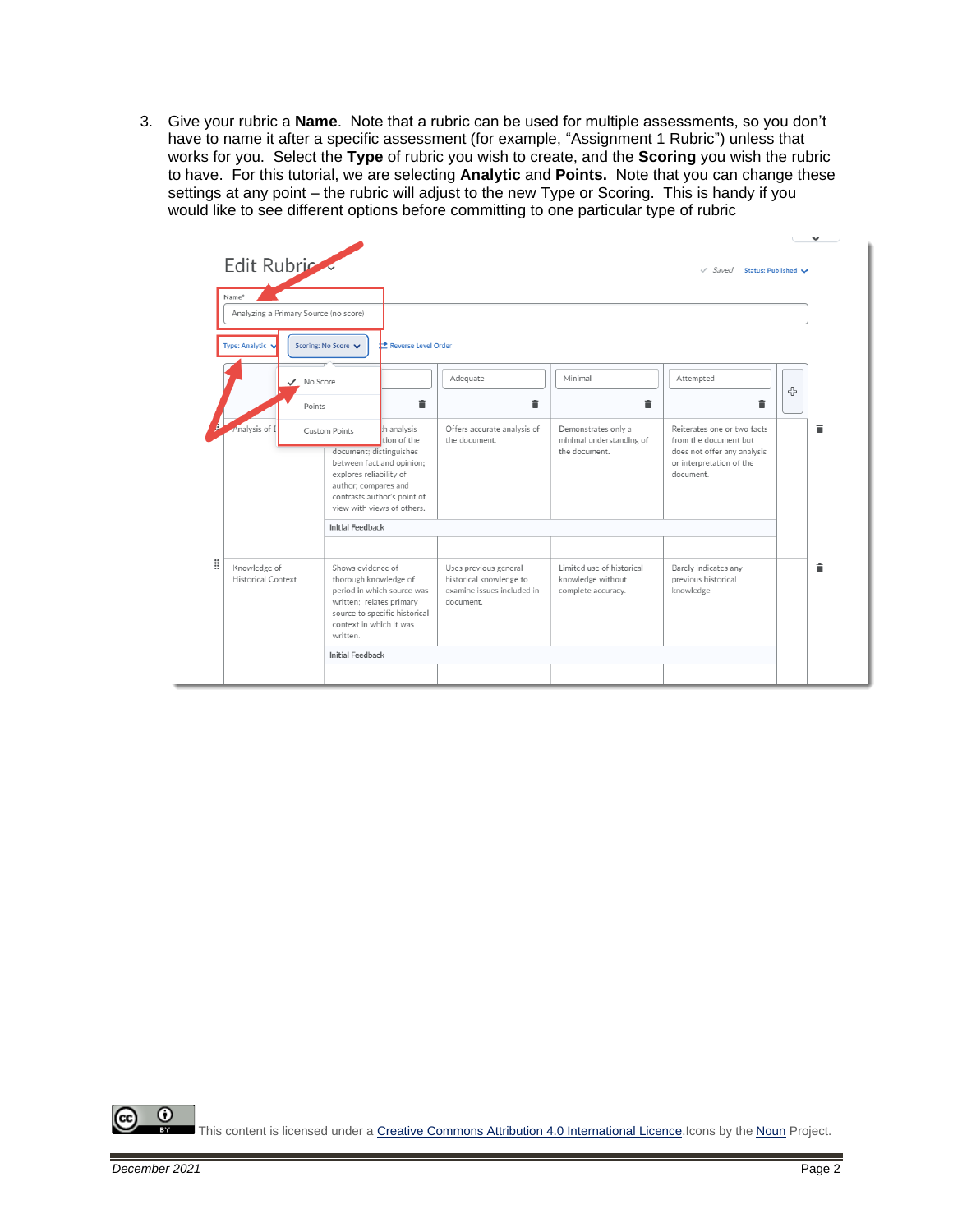4. Fill in your **Criteria** and **Levels**. The **Criteria** (rows in the table) are WHAT you are grading, for example, "Analysis of Document", "Knowledge of Historical Context", etc. The **Levels** (columns in the table) are HOW you are grading them for points, for example, Exemplary, Adequate, Minimal. You can add Criteria by clicking **+ Add Criterion**, or add Levels by clicking the **+** at the right or left of the Levels row.

|   | Name*                                       |                                                                                                                                                                                                                               |                                                                                               |                                                                                          |                                                                                                                              |   |
|---|---------------------------------------------|-------------------------------------------------------------------------------------------------------------------------------------------------------------------------------------------------------------------------------|-----------------------------------------------------------------------------------------------|------------------------------------------------------------------------------------------|------------------------------------------------------------------------------------------------------------------------------|---|
|   | Analyzing a Primary Source (no score)       |                                                                                                                                                                                                                               |                                                                                               |                                                                                          |                                                                                                                              |   |
|   | Type: Ana<br>$i \in \mathbf{V}$             | Reverse Level Order<br>coring: No Score v                                                                                                                                                                                     |                                                                                               |                                                                                          |                                                                                                                              |   |
|   | 4                                           | Exemplary<br>î                                                                                                                                                                                                                | Adequate<br>â                                                                                 | Minimal<br>â                                                                             | Attempted<br>貪                                                                                                               | ⊕ |
|   | Analysis of Document                        | Offers in-depth analysis<br>and interpretation of the<br>document; distinguishes<br>between fact and opinion;<br>explores reliability of<br>author: compares and<br>contrasts author's point of<br>view with views of others. | Offers accurate analysis of<br>the document.                                                  | Demonstrates only a<br>minimal understanding of<br>the document.                         | Reiterates one or two facts<br>from the document but<br>does not offer any analysis<br>or interpretation of the<br>document. |   |
|   |                                             | <b>Initial Feedback</b>                                                                                                                                                                                                       |                                                                                               |                                                                                          |                                                                                                                              |   |
|   |                                             |                                                                                                                                                                                                                               |                                                                                               |                                                                                          |                                                                                                                              |   |
| Ħ | Knowledge of<br><b>Historical Context</b>   | Shows evidence of<br>thorough knowledge of<br>period in which source was<br>written; relates primary<br>source to specific historical<br>context in which it was<br>written.                                                  | Uses previous general<br>historical knowledge to<br>examine issues included in<br>document.   | Limited use of historical<br>knowledge without<br>complete accuracy.                     | Barely indicates any<br>previous historical<br>knowledge.                                                                    |   |
|   |                                             | <b>Initial Feedback</b>                                                                                                                                                                                                       |                                                                                               |                                                                                          |                                                                                                                              |   |
|   |                                             |                                                                                                                                                                                                                               |                                                                                               |                                                                                          |                                                                                                                              |   |
|   | Identification of Key<br>Issues/Main Points | Identifies the key issues<br>and main pioints included<br>in the primary source;<br>shows understanding of<br>author's goal(s).                                                                                               | Identifies most but not all<br>of the key issues and main<br>points in the primary<br>source. | Describes in general terms<br>one issue or concept<br>included in the primary<br>source. | Deals only briefly and<br>vaguely with the key issues<br>and main points in the<br>document.                                 |   |
|   |                                             | <b>Initial Feedback</b>                                                                                                                                                                                                       |                                                                                               |                                                                                          |                                                                                                                              |   |
|   |                                             |                                                                                                                                                                                                                               |                                                                                               |                                                                                          |                                                                                                                              |   |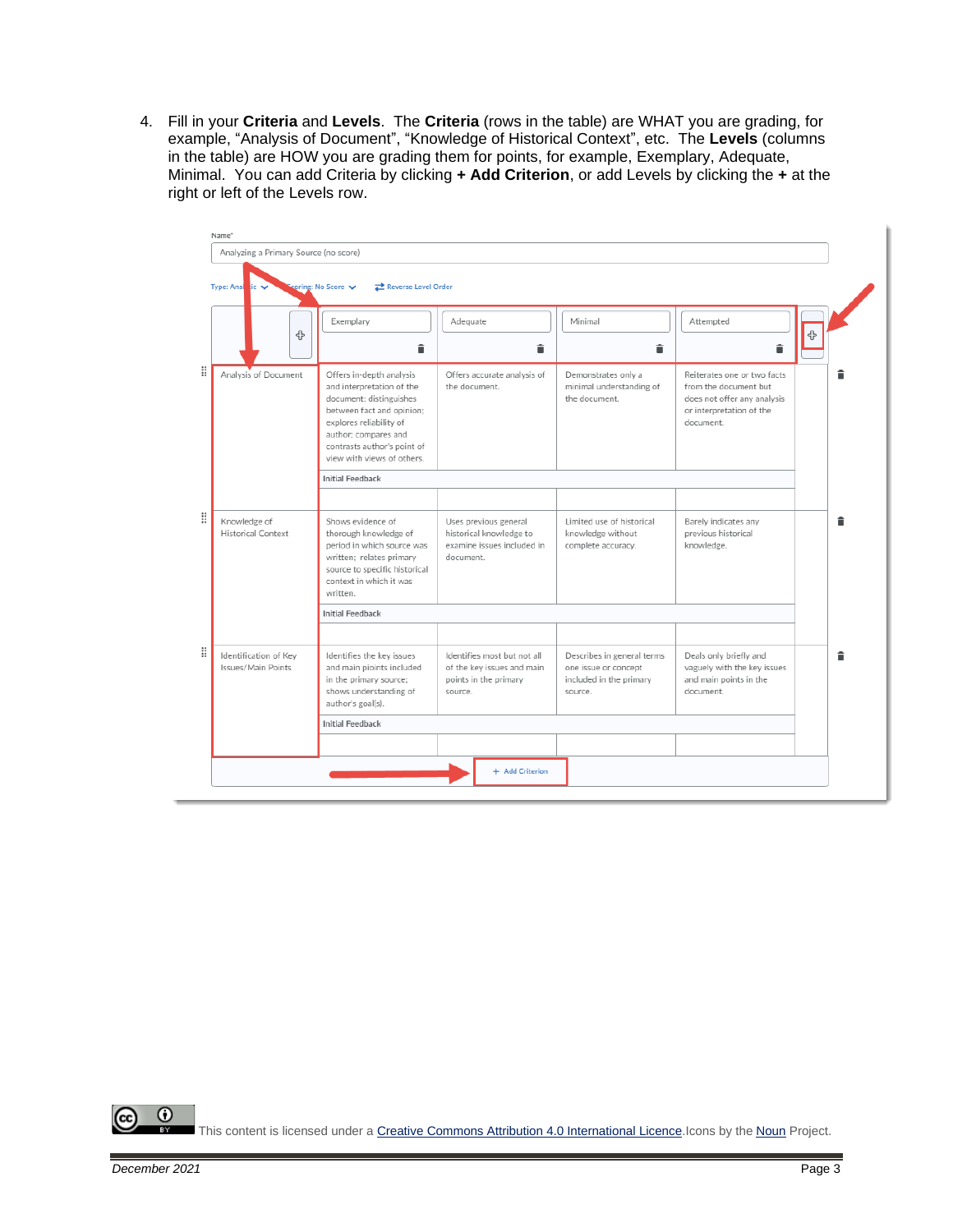5. In the boxes under the **Levels**, add text describing, for example, what an "Exemplary" level of criterion "Analysis of Document" looks like. To add text, click in the box and start typing. Having all this outlined in a document before creating the D2L Rubric will make this process easier than figuring it out on the fly.

|   | Edit Rubric ~<br>Name*                    |                                                                                                                                                                                                                             |                                                                                             |                                                                      | $\sqrt{S}$ aved Status: Published $\sqrt{S}$                                                                                 |   |
|---|-------------------------------------------|-----------------------------------------------------------------------------------------------------------------------------------------------------------------------------------------------------------------------------|---------------------------------------------------------------------------------------------|----------------------------------------------------------------------|------------------------------------------------------------------------------------------------------------------------------|---|
|   | Analyzing a Primary Source (no score)     |                                                                                                                                                                                                                             |                                                                                             |                                                                      |                                                                                                                              |   |
|   | Type: Analytic ↓                          | Scoring: No Score V<br>Reverse Level Order                                                                                                                                                                                  |                                                                                             |                                                                      |                                                                                                                              |   |
|   | ඇ                                         | Exemplary<br>î                                                                                                                                                                                                              | Adequate<br>貪                                                                               | Minimal<br>貪                                                         | Attempted<br>貪                                                                                                               | ඇ |
| Ħ | Analysis of Document                      | Offers in-depth analysis<br>and interpretation of the<br>cument; distinguishes<br>between fact and opinion:<br>explores reliability of<br>author; compares and<br>contrasts author's point of<br>view with views of others. | Offers accurate analysis of<br>the document.                                                | Demonstrates only a<br>minimal understanding of<br>the document.     | Reiterates one or two facts<br>from the document but<br>does not offer any analysis<br>or interpretation of the<br>document. |   |
|   |                                           | <b>Initial Feedback</b>                                                                                                                                                                                                     |                                                                                             |                                                                      |                                                                                                                              |   |
| Ħ | Knowledge of<br><b>Historical Context</b> | Shows evidence of<br>thorough knowledge of<br>period in which source was<br>written: relates primary<br>source to specific historical<br>context in which it was<br>written.                                                | Uses previous general<br>historical knowledge to<br>examine issues included in<br>document. | Limited use of historical<br>knowledge without<br>complete accuracy. | Barely indicates any<br>previous historical<br>knowledge.                                                                    | â |
|   |                                           | <b>Initial Feedback</b>                                                                                                                                                                                                     |                                                                                             |                                                                      |                                                                                                                              |   |
|   |                                           |                                                                                                                                                                                                                             |                                                                                             |                                                                      |                                                                                                                              |   |

6. The **Initial Feedback** is what students will see in the graded rubric if that level has been selected for that criteria. This field is important because, although you can add feedback on the fly when grading a rubric, that criteria/level information field is not always read by screen readers for students with accessibility needs. Therefore, we recommend using this Initial Feedback field for repeating in some way, for example, the information that explains what Exemplary, etc. looks like for Analysis of Document.

|   | Edit Rubric ~                                  |                                                                                                                                                                                                                               |                                                                                             |                                                                      | $\vee$ Saved<br>Status: Published                                                                                            |   |   |
|---|------------------------------------------------|-------------------------------------------------------------------------------------------------------------------------------------------------------------------------------------------------------------------------------|---------------------------------------------------------------------------------------------|----------------------------------------------------------------------|------------------------------------------------------------------------------------------------------------------------------|---|---|
|   | Name*<br>Analyzing a Primary Source (no score) |                                                                                                                                                                                                                               |                                                                                             |                                                                      |                                                                                                                              |   |   |
|   | Type: Analytic ↓                               | Reverse Level Order<br>Scoring: No Score V                                                                                                                                                                                    |                                                                                             |                                                                      |                                                                                                                              |   |   |
|   | ඇ                                              | Exemplary                                                                                                                                                                                                                     | Adequate<br>貪                                                                               | Minimal<br>貪                                                         | Attempted<br>â                                                                                                               | ඇ |   |
| Ħ | Analysis of Document                           | Offers in-depth analysis<br>and interpretation of the<br>document: distinguishes<br>between fact and opinion:<br>explores reliability of<br>author: compares and<br>contrasts author's point of<br>view with views of others. | Offers accurate analysis of<br>the document.                                                | Demonstrates only a<br>minimal understanding of<br>the document.     | Reiterates one or two facts<br>from the document but<br>does not offer any analysis<br>or interpretation of the<br>document. |   | â |
|   |                                                | <b>Initial Feedback</b><br>This is an excellent<br>example of an in-depth<br>analysis.                                                                                                                                        | This analysis, while<br>accurate, needs additional<br>clarification.                        | You need to review the<br>content on analyzing a<br>primary source.  | You have not provided an<br>analysis of the document.                                                                        |   |   |
| Ä | Knowledge of<br><b>Historical Context</b>      | Shows evidence of<br>thorough knowledge of<br>period in which source was<br>written; relates primary<br>source to specific historical<br>context in which it was<br>written.                                                  | Uses previous general<br>historical knowledge to<br>examine issues included in<br>document. | Limited use of historical<br>knowledge without<br>complete accuracy. | Barely indicates any<br>previous historical<br>knowledge.                                                                    |   |   |

 $\odot$ 

This content is licensed under [a Creative Commons Attribution 4.0 International Licence.I](https://creativecommons.org/licenses/by/4.0/)cons by the [Noun](https://creativecommons.org/website-icons/) Project.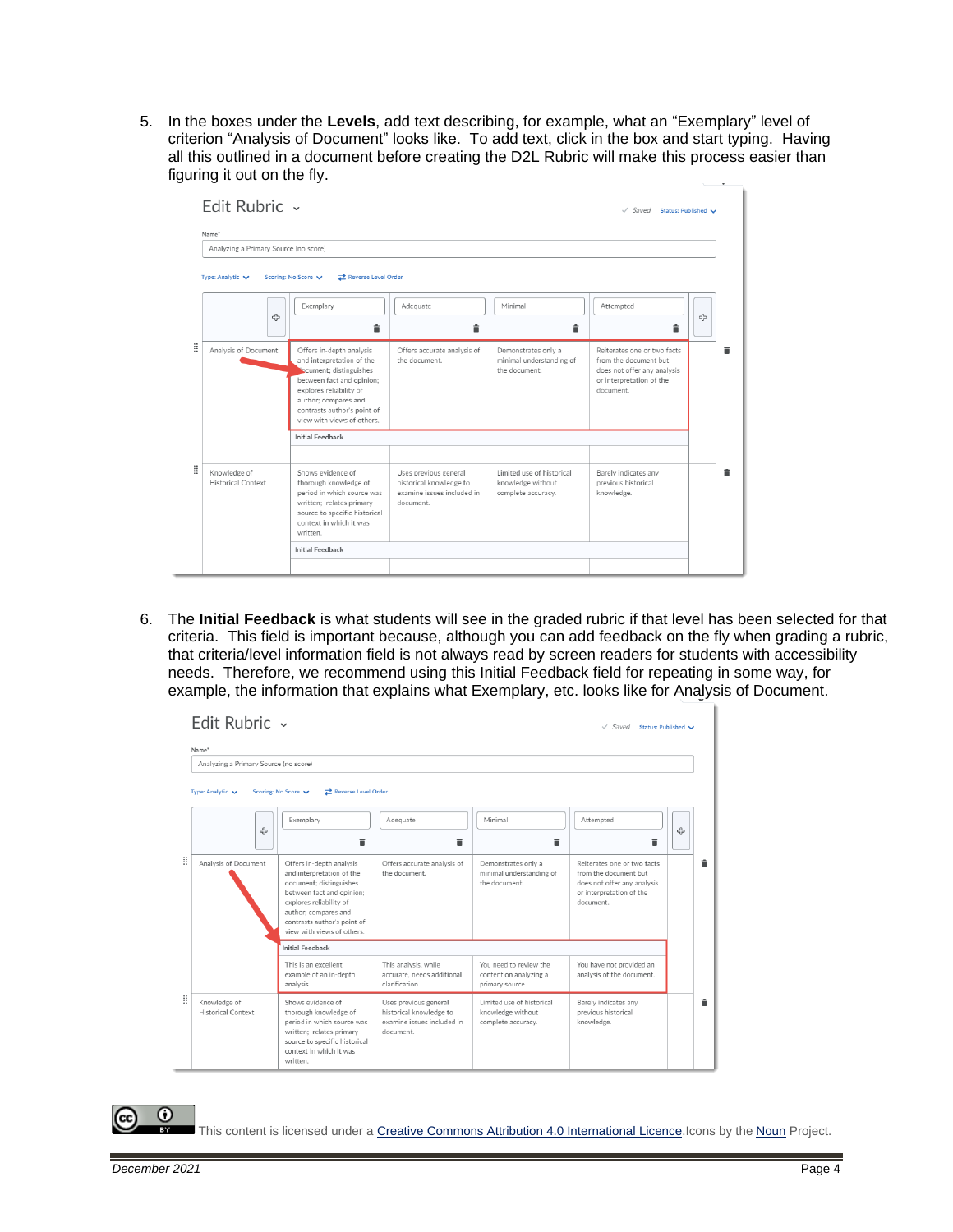7. **Criteria Group** options – Criteria groups allow you to break a larger Criterion into smaller chunks for grading separately. For example, breaking up the "Identification" criterion into two separate criteria.

|              |                                |                         | + Add Criterion |         |           |   |   |
|--------------|--------------------------------|-------------------------|-----------------|---------|-----------|---|---|
|              |                                |                         |                 |         |           |   |   |
|              | Identificati                   | Exemplary               | Adequate        | Minimal | Attempted |   |   |
|              | $\triangleleft$                | û                       | û               | î       | î         | 4 |   |
| $\mathbb{R}$ | Identifi tion of Key<br>Issues |                         |                 |         |           |   | î |
|              |                                | <b>Initial Feedback</b> |                 |         |           |   |   |
|              |                                |                         |                 |         |           |   |   |
| ij           | Identification of Main         |                         |                 |         |           |   | 貪 |
|              | Arguments                      |                         |                 |         |           |   |   |
|              |                                | <b>Initial Feedback</b> |                 |         |           |   |   |
|              |                                |                         |                 |         |           |   |   |
|              |                                |                         | + Add Criterion |         |           |   |   |
|              | Add Criteria Group             |                         |                 |         |           |   |   |

8. The **Overall Score** gives a rubric an overall Level based on the overall "score". Add additional feedback here as needed. NOTE: **No Score** Rubrics do NOT send a score to the Grades tool.

| H | Identification of Key<br>Issues     |                                                                                       |                 |           |   |  |
|---|-------------------------------------|---------------------------------------------------------------------------------------|-----------------|-----------|---|--|
|   |                                     | <b>Initial Feedback</b>                                                               |                 |           |   |  |
|   |                                     |                                                                                       |                 |           |   |  |
| Ħ | Identification of Main<br>Arguments |                                                                                       |                 |           |   |  |
|   |                                     | <b>Initial Feedback</b>                                                               |                 |           |   |  |
|   |                                     |                                                                                       |                 |           |   |  |
|   |                                     |                                                                                       | + Add Criterion |           |   |  |
|   | Add Criteria Group                  |                                                                                       |                 |           |   |  |
|   | Overall Score                       |                                                                                       |                 |           |   |  |
|   |                                     | Each submission is assigned a level of achievement based on its overall rubric score. |                 |           |   |  |
| ⊕ | Exemplary                           | Adequate                                                                              | Minimal         | Attempted | ⊕ |  |
|   | An exemplary example of             | û                                                                                     | 貪               | î         | 貪 |  |
|   | an analysis                         |                                                                                       |                 |           |   |  |
|   |                                     |                                                                                       |                 |           |   |  |

 $\odot$ This content is licensed under [a Creative Commons Attribution 4.0 International Licence.I](https://creativecommons.org/licenses/by/4.0/)cons by the [Noun](https://creativecommons.org/website-icons/) Project.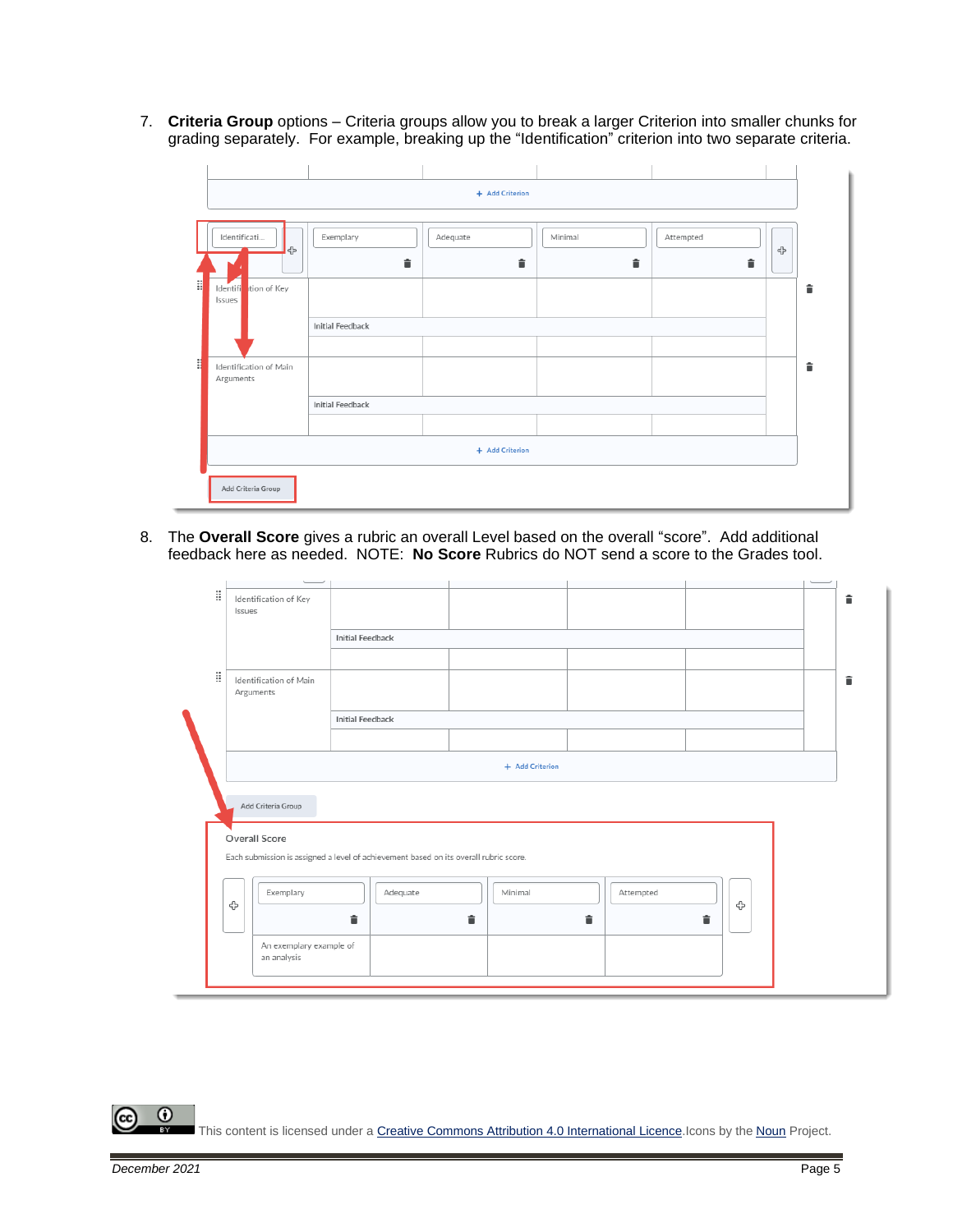9. Click on **Options**. In this section, you can control the **Visibility**, **Description**, and **Advanced Availability** for your rubric.

**Visibility** settings determine whether the rubric and scores are visible to students.

**Description** is for your personal reference – students do not see it.

**Advanced Availability** determines if your rubrics can be connected to activities (Assignments, Grades, Discussions) in D2L. You must check off **Competencies** to allow your rubrics to be attached to activities.

| Options                                                                            |
|------------------------------------------------------------------------------------|
| <b>Rubric Visibility</b>                                                           |
| Rubric is visible to students<br>$\bullet$                                         |
| Rubric is hidden from students                                                     |
| Rubric is hidden from students until feedback is published                         |
|                                                                                    |
| <b>Score Visibility</b>                                                            |
| Hide scores from students                                                          |
|                                                                                    |
| Description                                                                        |
| Add a description for your personal reference. It will not be shared with students |
|                                                                                    |
|                                                                                    |
|                                                                                    |
| <b>Advanced Availability</b>                                                       |
| Allow new associations in                                                          |
| Competencies<br>✓                                                                  |
| ePortfolio<br>$\checkmark$                                                         |
| What are associations?                                                             |
|                                                                                    |
|                                                                                    |
| Close                                                                              |

 $\odot$ This content is licensed under [a Creative Commons Attribution 4.0 International Licence.I](https://creativecommons.org/licenses/by/4.0/)cons by the [Noun](https://creativecommons.org/website-icons/) Project.